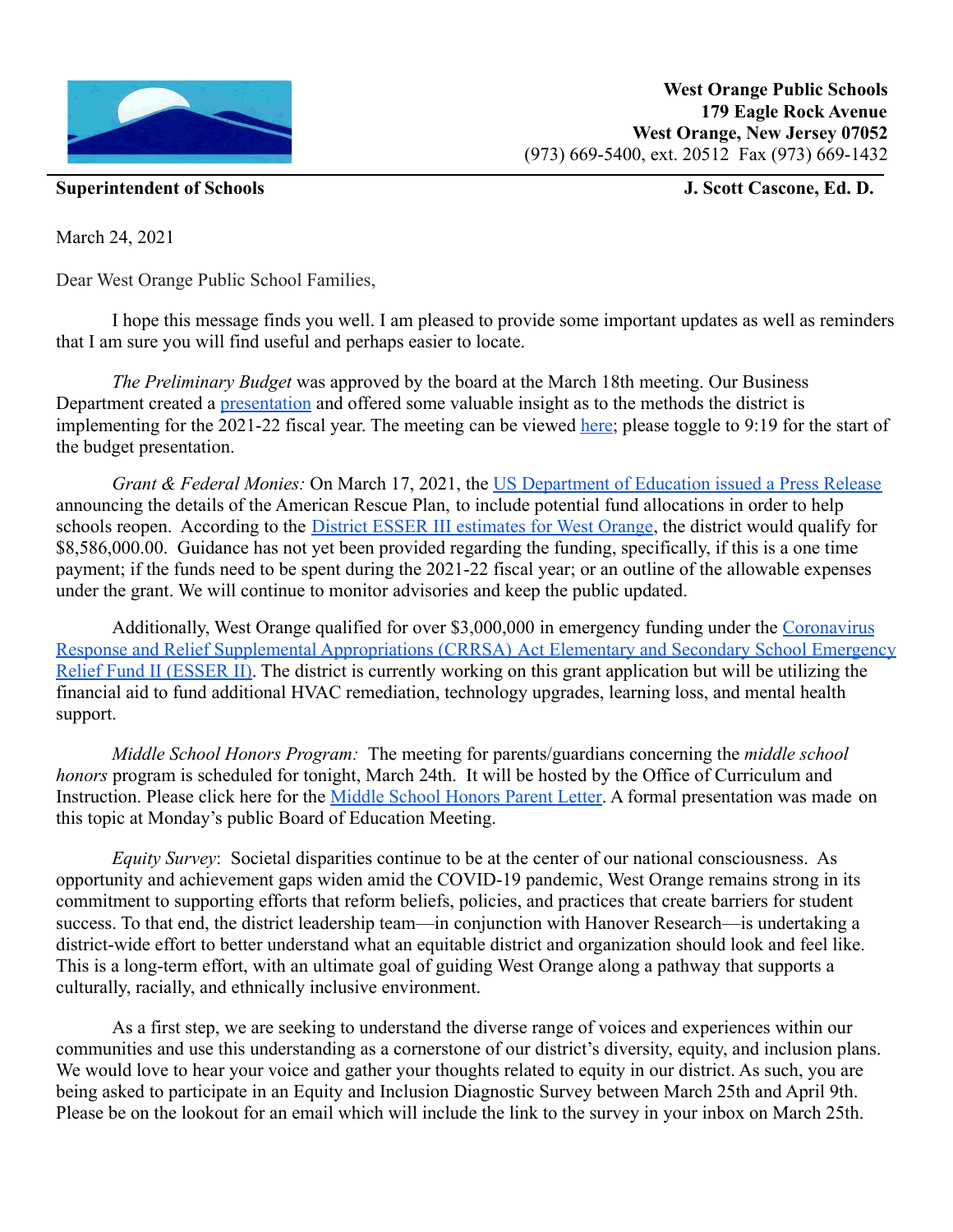We hope the data we gather from the survey will help inform our next steps in continuing our journey towards building an equitable system. We look forward to hearing from you! Please contact the Executive Assistant to the Superintendent at [ehughes@westorangeschool.org](mailto:ehughes@westorangeschool.org) with any initial questions about the survey.

*Expanding On-site time / In-person Instruction* continues to be a focus of administrative planning. Over the past several weeks, the district has assessed the number of students attending on-site instruction as scheduled for each grade span. Due to the number of students who have opted for full time remote instruction, schools are exploring ways in which to expand in-person instructional opportunities, beginning with those students who demonstrate the greatest need and are in need of immediate on-site support.

To accomplish this, presently, district-wide, students of specialized populations that are demonstrating the greatest need for immediate on-site support including: Special Education, Tier III Intervention, English as a Second Language, Related Services, High Absenteeism, Students in Crisis, will be programmed to receive in-person instruction on a case-by-case basis, four (4) days per week (Monday - Thursday), when the classroom capacity allows for the addition of students while maintaining social distancing guidelines.

*Grades K-5:* Fridays, at least in the short term, will continue to be dedicated to related services, intervention, and small group instruction. In order to protect instructional time on Monday through Thursday for the core content, all services and pull out instruction has been scheduled on Fridays. This includes, but is not limited to: Occupational Therapy, Physical Therapy, Speech, Basic Skills, Tier III Intervention, Small Group Instruction, Labs, Instrumental Lessons, Gifted Instruction, Enrichment, and Intervention & Referral Services (I&RS).

While the district stands by the decision to leave this Friday structure in place for the time being, it is also understood that for those students not receiving services, additional services and support may need to be offered. The following are steps the district will be taking in the immediate term.

- Teachers meet with students at the beginning of the day for no less than 30 minutes for morning meetings and to get the students on track with their asynchronous lessons. An additional check in will be added at the end of the day.
- Teachers meet with select students to facilitate small group instruction. Principals will work with teachers to ensure that teachers are regularly meeting with all students for small group instruction. This may include small group meetings of 1-3x per week.
- The following types of on-site opportunities will be added to Fridays: On-site small group instruction for intervention, enrichment, social emotional learning activities, celebrations, whole class bridging ceremonies, etc.
- On Friday, students should have an asynchronous assignment in each core academic area requiring approximately 30 minutes each to complete for grades K-3 and 45 minutes for grades 4-5. A keener focus will be placed on reviewing planned lessons and assignments to ensure that this is happening regularly.
- A survey will be distributed this week to gather additional information and parent/guardian feedback regarding the current schedule and offerings. This data will be used, in part, to inform decision making, moving forward and any changes and modifications.

If parents/guardians/caretakers have concerns that their child is not being adequately challenged and/or receiving the promised services, they are encouraged to contact the teachers and/or building principal.

*Grades 6-12*: Students meeting the aforementioned criteria are currently being identified and are in the process of being scheduled for four (4) days of in-person instruction per week. The middle schools and high school are also proposing and planning for the collapse of their cohorts from four (4) to two (2) in order to accommodate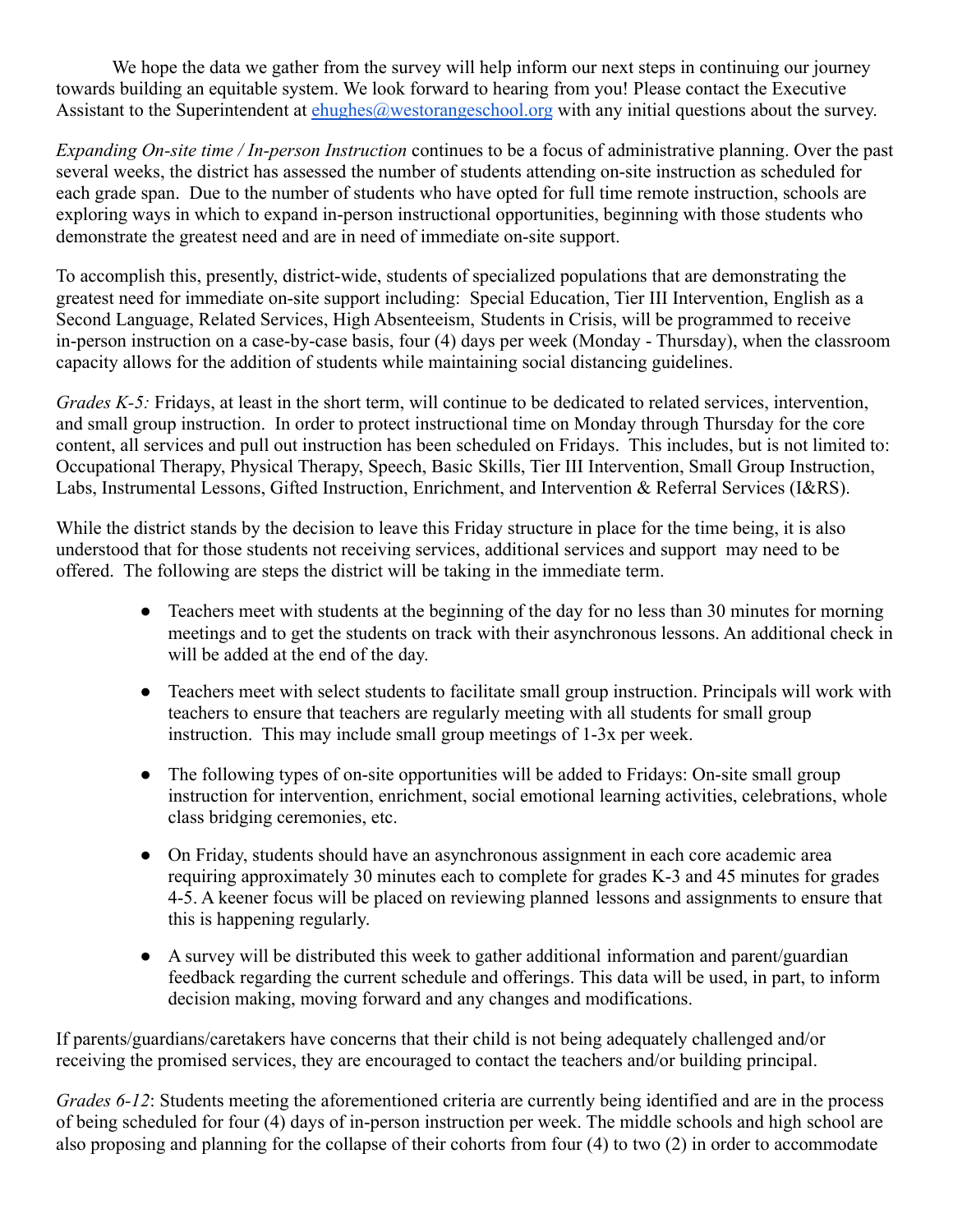more students on-site at such a time that the level of community risk is in the moderate or low range and 3 feet of social distance may be applied..

## *Future Considerations*

Today, the New Jersey Department of Health released [revised guidelines for schools](https://www.nj.gov/health/cd/documents/topics/NCOV/RecommendationsForLocalHealthDepts_K12Schools.pdf) aligned with those of the CDC. The CDC recently revised their social distance guidelines for schools to a minimum of 3 feet from 6 feet with some differentiation by grade level/student ages. The board of education and administration now have the proper state level authorization to move forward. I will be meeting with local medical and public health authorities today, as well as engaging internal stakeholders, and the Board of Education in order to evaluate our plan and revise it to align with these guidelines to the greatest extent possible.

Finally, it is important to note that in some classrooms closing the social distance to 3 feet may not allow for all students in all cohorts to be combined. Combined cohorts vary in size, as do classrooms. In preparation, however, schools are currently identifying classroom capacity at 3ft. Where possible rooms will be further decluttered and "stripped down" to maximize occupancy, classes may also be relocated to larger spaces within the school. A combination of strategies will be used in order to expand on-site instruction at the new capacity, to include: increasing the number of students that are in specialized populations and collapsing cohorts to provide additional days of on-site instruction.

To accomplish this, we are requesting that parents, guardians, and caretakers complete the form linked below declaring their intention for their child to return to school or continue with full-time remote learning by April 9<sup>th</sup>: [Continuing Full Time Remote Learning \(English\)](https://docs.google.com/forms/d/e/1FAIpQLSdbxwED8fIyX_1CqEBnRk60HHPP5DSgN2XPuFPLw_lRuqe_hA/viewform)

You may anticipate receiving an update concerning these topics including the prospective dates by which the schedules will be changing the week of April 5th. I thank you for your time and consideration and wish you a pleasant evening.

Sincerely,

Fest & Concore

J. Scott Cascone, Ed. D. Superintendent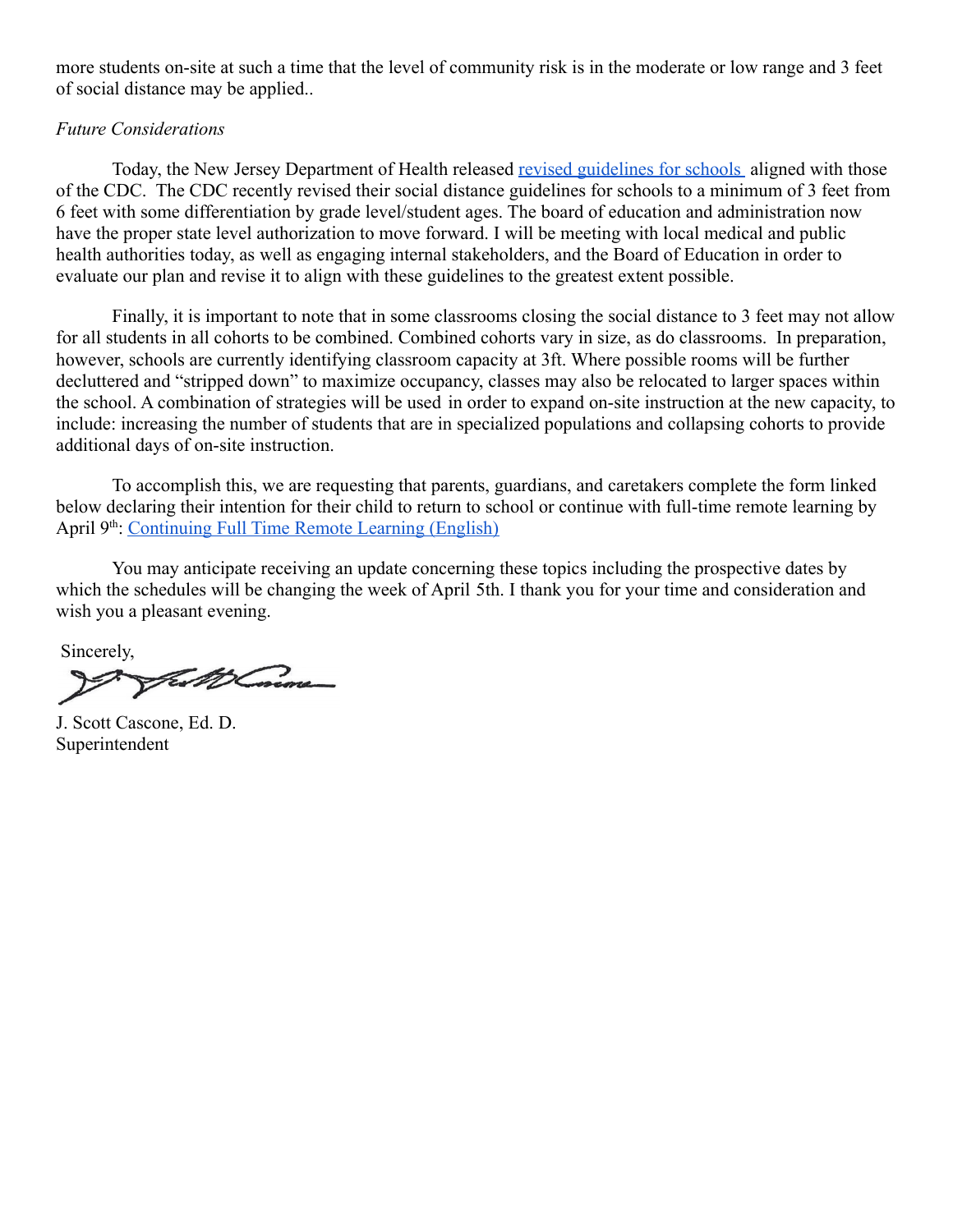

**Superintendente de Escuelas J. Scott Cascone, Ed. D.**

24 de marzo de 2021

Estimadas familias de las escuelas públicas de West Orange,

Espero que este mensaje te encuentre bien. Me complace proporcionar algunas actualizaciones importantes, así como recordatorios que estoy seguro de que le resultarán útiles y quizás más fáciles de localizar.

El presupuesto preliminar fue aprobado por la junta en la reunión del 18 de marzo. Nuestro Departamento Comercial creó una [presentación](https://www.woboe.org/site/handlers/filedownload.ashx?moduleinstanceid=10915&dataid=12873&FileName=2222021%20Budget%20Presentation.pdf) y ofreció información valiosa sobre los métodos que el distrito está implementando para el año fiscal 2021-22. La reunión se puede ver [aquí;](https://www.woboe.org/Page/5607) cambie a las 9:19 para el inicio de la presentación del presupuesto.

Subvención y fondos federales: el 17 de marzo de 2021, el [US Department of Education issued a Press](https://www.ed.gov/news/press-releases/department-education-announces-american-rescue-plan-funds-all-50-states-puerto-rico-and-district-columbia-help-schools-reopen) [Release](https://www.ed.gov/news/press-releases/department-education-announces-american-rescue-plan-funds-all-50-states-puerto-rico-and-district-columbia-help-schools-reopen) anunciando los detalles del Plan de Rescate Americano, para incluir posibles asignaciones de fondos para ayudar a las escuelas a reabrir. De acuerdo con la [District ESSER III estimates for West Orange](https://public.tableau.com/profile/ddeschryver#!/vizhome/HR133ESSERStimulusAllocations/ESSERIIIII), el distrito calificaría para \$8,586,000.00. Aún no se ha proporcionado orientación con respecto a la financiación, específicamente, si se trata de un pago único; si los fondos deben gastarse durante el año fiscal 2021-22; o un resumen de los gastos permitidos en virtud de la subvención. Continuaremos monitoreando las advertencias y manteniendo al público actualizado.

Además, West Orange calificó para más de \$ 3,000,000 en fondos de emergencia bajo el [Coronavirus](https://www.nj.gov/education/covid19/boardops/crrsa.shtml) [Response and Relief Supplemental Appropriations \(CRRSA\)](https://www.nj.gov/education/covid19/boardops/crrsa.shtml) Act Elementary and Secondary School Emergency [Relief Fund II \(ESSER II\)](https://www.nj.gov/education/covid19/boardops/crrsa.shtml) El distrito está trabajando actualmente en esta solicitud de subvención, pero utilizará la ayuda financiera para financiar la remediación adicional de HVAC, actualizaciones de tecnología, pérdida de aprendizaje y apoyo para la salud mental.

Programa de Honores de la Escuela Intermedia: La reunión para padres / tutores sobre el programa de honores de la escuela intermedia está programada para esta noche, 24 de marzo. Será organizado por la Oficina de Currículo e Instrucción. Haga clic aquí para Middle [School Honors Parent Letter](https://docs.google.com/document/d/1TzNNRN6zjHZIOYFK_pJuF_zUTu7wSvL5-_bzUVrRQBs/edit). Se hizo una presentación formal sobre este tema en la reunión pública de la Junta de Educación del lunes.

Encuesta de equidad: las disparidades sociales continúan siendo el centro de nuestra conciencia nacional. A medida que se amplían las brechas de oportunidades y logros en medio de la pandemia de COVID-19, West Orange se mantiene firme en su compromiso de apoyar los esfuerzos que reforman las creencias, políticas y prácticas que crean barreras para el éxito de los estudiantes. Con ese fin, el equipo de liderazgo del distrito, junto con Hanover Research, está realizando un esfuerzo en todo el distrito para comprender mejor cómo debe verse y sentirse un distrito y una organización equitativos. Este es un esfuerzo a largo plazo, con el objetivo final de guiar a West Orange por un camino que apoye un entorno cultural, racial y étnicamente inclusivo.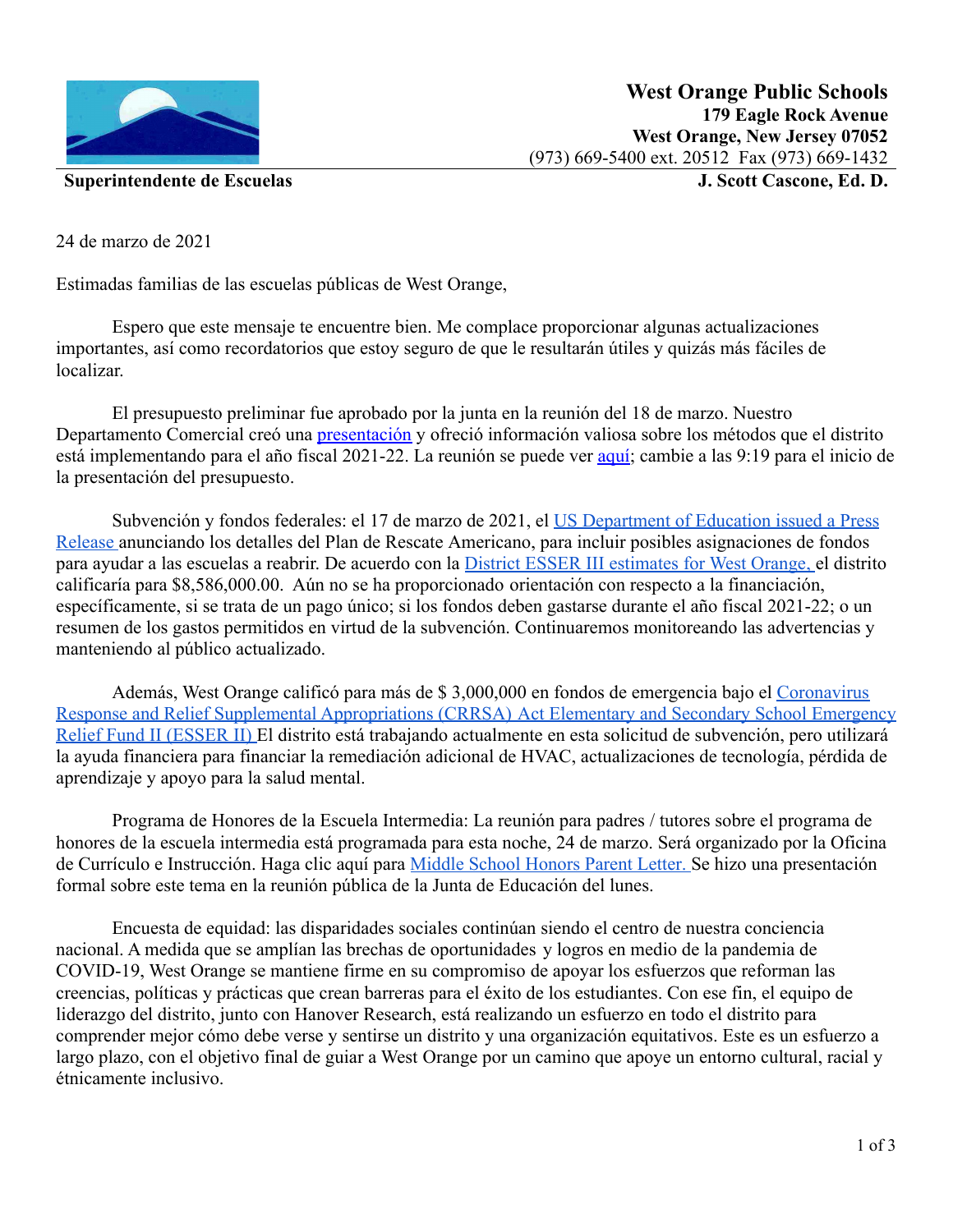Como primer paso, buscamos comprender la diversa gama de voces y experiencias dentro de nuestras comunidades y utilizar este conocimiento como piedra angular de los planes de diversidad, equidad e inclusión de nuestro distrito. Nos encantaría escuchar su voz y recopilar sus pensamientos relacionados con la equidad en nuestro distrito. Como tal, se le solicita que participe en una Encuesta de diagnóstico de equidad e inclusión entre el 24 de marzo y el 9 de abril. Esté atento a un correo electrónico que incluirá el enlace a la encuesta en su bandeja de entrada el 24 de marzo.

Esperamos que los datos que recopilemos de la encuesta ayuden a informar nuestros próximos pasos para continuar nuestro viaje hacia la construcción de un sistema equitativo. ¡Esperamos con interés escuchar de usted! Comuníquese con el Asistente Ejecutivo del Superintendente al *[ehughes@westorangeschool.org](mailto:ehughes@westorangeschool.org)* con cualquier pregunta inicial sobre la encuesta.

*La expansión del tiempo en el sitio / instrucción en persona* continúa siendo un enfoque de la planificación administrativa. Durante las últimas semanas, el distrito ha evaluado la cantidad de estudiantes que asisten a la instrucción en el sitio según lo programado para cada rango de grados. Debido a la cantidad de estudiantes que han optado por la instrucción remota de tiempo completo, las escuelas están explorando formas de expandir las oportunidades de instrucción en persona, comenzando con aquellos estudiantes que demuestran la mayor necesidad y necesitan apoyo inmediato en el sitio.

Para lograr esto, en la actualidad, en todo el distrito, los estudiantes de poblaciones especializadas que están demostrando la mayor necesidad de apoyo inmediato en el sitio, que incluyen: educación especial, intervención de nivel III, inglés como segundo idioma, servicios relacionados, alto ausentismo, estudiantes en crisis. , se programará para recibir instrucción en persona, caso por caso, cuatro (4) días a la semana (de lunes a jueves), cuando la capacidad del aula permita la adición de estudiantes mientras se mantienen las pautas de distanciamiento social.

*Grados K-5:* Los viernes, al menos a corto plazo, continuarán dedicados a servicios relacionados, intervención e instrucción en grupos pequeños. Con el fin de proteger el tiempo de instrucción de lunes a jueves para el contenido básico, todos los servicios y la instrucción extraída se han programado los viernes. Esto incluye, pero no se limita a: Terapia Ocupacional, Fisioterapia, Habla, Habilidades Básicas, Intervención de Nivel III, Instrucción en Grupos Pequeños, Laboratorios, Lecciones Instrumentales, Instrucción para Dotados, Enriquecimiento y Servicios de Intervención y Remisión (I&RS).

Si bien el distrito mantiene la decisión de dejar la estructura de este viernes en su lugar por el momento, también se entiende que para aquellos estudiantes que no reciben servicios, es posible que se deban ofrecer servicios y apoyo adicionales. Los siguientes son pasos que el distrito tomará en el plazo inmediato.

- Los maestros se reúnen con los estudiantes al comienzo del día durante no menos de 30 minutos para las reuniones de la mañana y para que los estudiantes se encarguen de sus lecciones asincrónicas. Se agregará un registro adicional al final del día.
- Los maestros se reúnen con estudiantes selectos para facilitar la instrucción en grupos pequeños. Los directores trabajarán con los maestros para asegurar que los maestros se reúnan regularmente con todos los estudiantes para la instrucción en grupos pequeños. Esto puede incluir reuniones de grupos pequeños de 1 a 3 veces por semana.
- Los siguientes tipos de oportunidades en el lugar se agregarán a los viernes: instrucción en grupos pequeños en el lugar para la intervención, enriquecimiento, actividades de aprendizaje socioemocional, celebraciones, ceremonias de transición para toda la clase, etc.
- El viernes, los estudiantes deben tener una tarea asincrónica en cada área académica básica que requiere aproximadamente 30 minutos para completar cada una para los grados K-3 y 45 minutos para los grados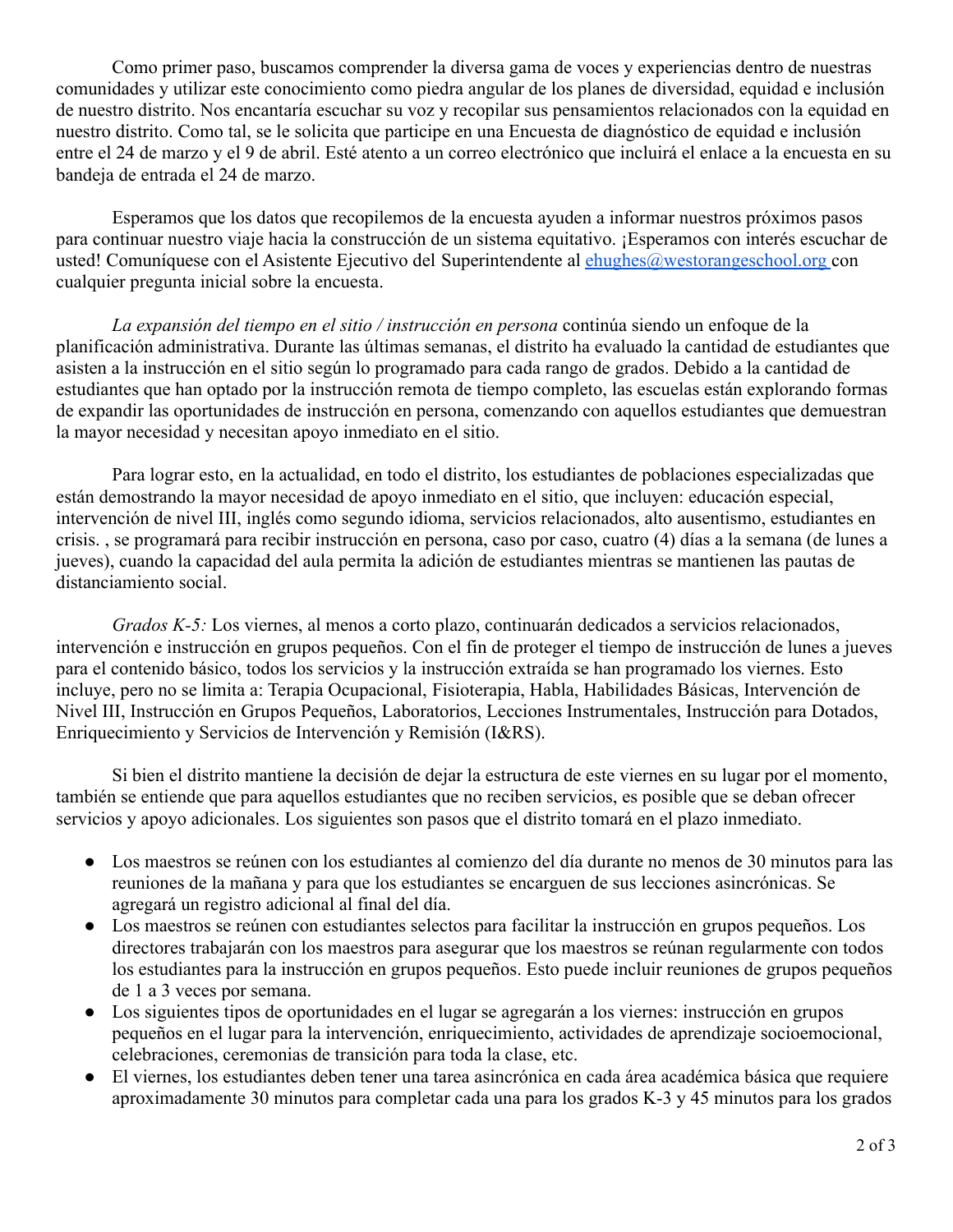4-5. Se pondrá un mayor énfasis en la revisión de las lecciones y asignaciones planificadas para garantizar que esto suceda con regularidad.

Se distribuirá una encuesta esta semana para recopilar información adicional y comentarios de los padres / tutores sobre el horario actual y las ofertas. Estos datos se utilizarán, en parte, para informar la toma de decisiones, el avance y cualquier cambio y modificación.

Si los padres / tutores / cuidadores tienen preocupaciones de que su hijo no esté siendo desafiado adecuadamente y / o no reciba los servicios prometidos, se les anima a que se comuniquen con los maestros y / o el director de la escuela.

*Grados 6-12:* Los estudiantes que cumplen con los criterios antes mencionados están siendo identificados actualmente y están en proceso de ser programados para cuatro (4) días de instrucción en persona por semana.

*Grados 9-12:* Los estudiantes que cumplen con los criterios antes mencionados están siendo identificados y están en proceso de ser programados para cuatro (4) días de instrucción en persona por semana. Las escuelas intermedias y secundarias también están proponiendo y planificando el colapso de sus cohortes de cuatro (4) a dos (2) para acomodar a más estudiantes en el sitio en un momento tal que el nivel de riesgo comunitario esté en el rango moderado o bajo y se pueda aplicar una distancia social de 3 pies.

## *Consideraciones futuras*

Hoy, el Departamento de Salud de Nueva Jersey publicó [revised guidelines for schools](https://www.nj.gov/health/cd/documents/topics/NCOV/RecommendationsForLocalHealthDepts_K12Schools.pdf) alineados con los del CDC. El CDC recientemente revisó sus pautas de distancia social para las escuelas a un mínimo de 3 pies desde 6 pies con alguna diferenciación por nivel de grado / edad de los estudiantes. La junta de educación y administración ahora tiene la autorización adecuada a nivel estatal para seguir adelante. Hoy me reuniré con las autoridades médicas y de salud pública locales, además de involucrar a las partes interesadas internas y la Junta de Educación para evaluar nuestro plan y revisarlo para alinearlo con estas pautas en la mayor medida posible.

Finalmente, es importante tener en cuenta que en algunas aulas cerrar la distancia social a 3 pies puede no permitir que todos los estudiantes de todas las cohortes se combinen. Las cohortes combinadas varían en tamaño, al igual que las aulas. Sin embargo, en preparación, las escuelas están identificando actualmente la capacidad de las aulas en 3 pies. Cuando sea posible, los salones serán más ordenados y "despojados" para maximizar la ocupación, las clases también pueden ser reubicadas en espacios más grandes dentro de la escuela. Se utilizará una combinación de estrategias para expandir la instrucción en el sitio a la nueva capacidad, para incluir: aumentar el número de estudiantes que se encuentran en poblaciones especializadas y colapsar cohortes para proporcionar días adicionales de instrucción en el sitio.

Para lograr esto, solicitamos que los padres, tutores y cuidadores completen el formulario vinculado a continuación declarando su intención de que su hijo regrese a la escuela o continúe con el aprendizaje remoto a tiempo completo antes del 9 de abril: Aprendizaje [Virtual Continuo a Tiempo Completo](https://docs.google.com/forms/d/e/1FAIpQLSdCzCenJh_MEpPI_6H3BQzZerhHKnjv6-nWM0VdrcHs7pFPlA/viewform).

Puede anticipar recibir una actualización sobre estos temas, incluidas las posibles fechas en las que los horarios cambiarán la semana del 5 de abril. Les agradezco su tiempo y consideración y les deseo una agradable velada.

Sinceramente Tuyo,

J. Scott Cascone, Ed. D.